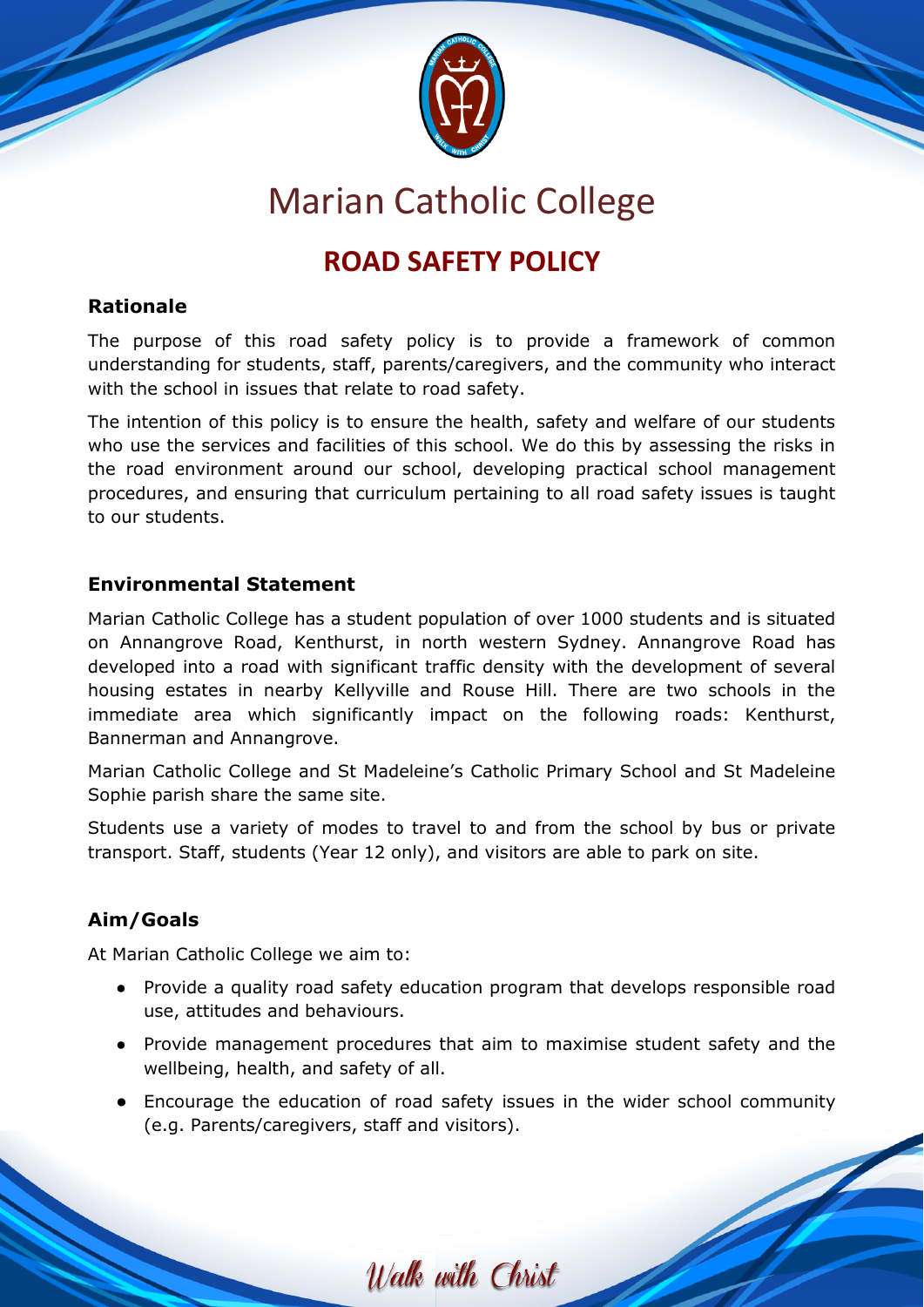#### **Curriculum Statement**

At Marian Catholic College our staff will develop and implement effective, sequential road safety education programs within:

- 7-10 PDHPE
- Pastoral Care

Our programs will make use of current NSW Roads and Maritime Services (RMS) and other suitable resources that address the following road safety issues for our students:

- Passenger safety;
- Pedestrian safety;
- Safety on wheels (bicycles, scooters, roller-blades and skateboards); and
- Driver education.

### **School Management Procedures**

Provision of Road Safety information to staff, parents and caregivers will be provided through staff meetings/memos, school newsletters, orientation days, and Parish Bulletins. Regular information will be provided about:

- Modelling safe road user behaviour;
- Parking vehicles safely outside the school and observing all parking signs;
- Ensuring that children are protected whilst travelling to and from school;
- Reinforcing the safety messages taught at school;
- Identifying and reporting safety issues in and around the school; and
- Contributing to solving road safety issues that are of concern to the school community.

The following set of guidelines addresses each aspect of road safety pertaining to Marian Catholic College outlining the expected codes of behaviour and school management practices:

### ➢ **Use of Vehicles**

The transporting of students in the private motor vehicles of parents or staff should only occur in those circumstances where there is no feasible option available to provide alternative transportation. If students are required to attend school approved activities away from the school and the use of a private motor vehicle is the only transport option, parents or staff may provide transport to and from the activity subject to the following conditions:

- The driver must be licensed.
- The motor vehicle must be registered.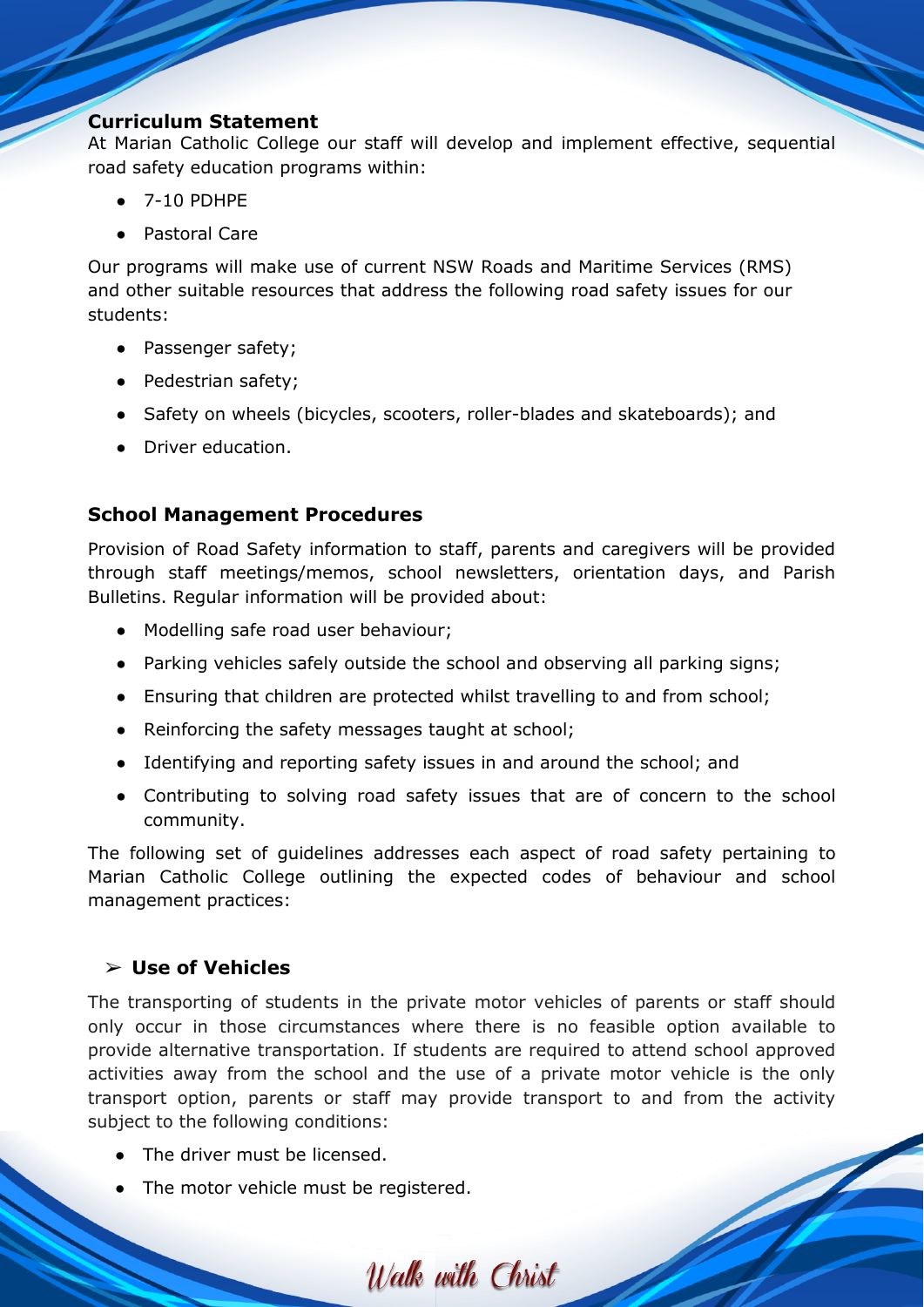- Written permission from the parents / caregivers of the student being transported is obtained.
- The number of passengers in the vehicle must not exceed the number of seat belts or in the case of larger vehicles, the number of passengers that the vehicle may be licensed to carry.
- The driver is responsible for all passengers being properly restrained in a seatbelt or approved child restraint.
- The driver must conform to NSW road rules at all times.
- All drivers transporting students in private motor vehicles must have completed a Prohibited Employment Declaration prior to the activity.

Comprehensive vehicle insurance is not required. However, if staff use their private motor vehicle on a regular basis for transporting students to school activities and the car is insured for private use only, it is suggested that confirmation be obtained from the insurance company that the vehicle will be covered in the event of an accident.

Parents and staff transporting students by private motor vehicle should always adopt relevant common sense strategies to minimise the risk of child protection issues being raised. Examples of these strategies include another adult being present, other students being present, having students sit in the rear of the vehicle and advising the Principal of their travel arrangements.

➢ **Transport Procedures for Arrival and Dismissal, including car parking.**

**To ease the traffic congestion and resulting safety concerns, it is strongly suggested that students travel to and from school, wherever possible, by bus.**

There is no drop-off / pick-up access to the Marian Catholic College bus bay between 8.15 a.m. and 9.00 a.m. and between 3.00 p.m. and 4.00 p.m. each day. **N.B. Vehicles dropping off or picking up students are not permitted in the bus turning area during these times.**

All students are to be dropped off and picked up in the designated drop off / pick up areas (the car park behind the school oval).

Senior students with permitted Early Leave must wait at the designated pick-up areas.

**Due to high traffic during arrival and dismissal times, it is** *not* **appropriate for students to cross Annangrove Rd to access the school or to get to awaiting parents/caregivers.**

#### ➢ **PLEASE NOTE:**

**Short-term Parking (15 minutes)** at the front of the Administration Building for Parents / Carers / Visitors – for uses OTHER THAN drop-off / pick-up. (E.g.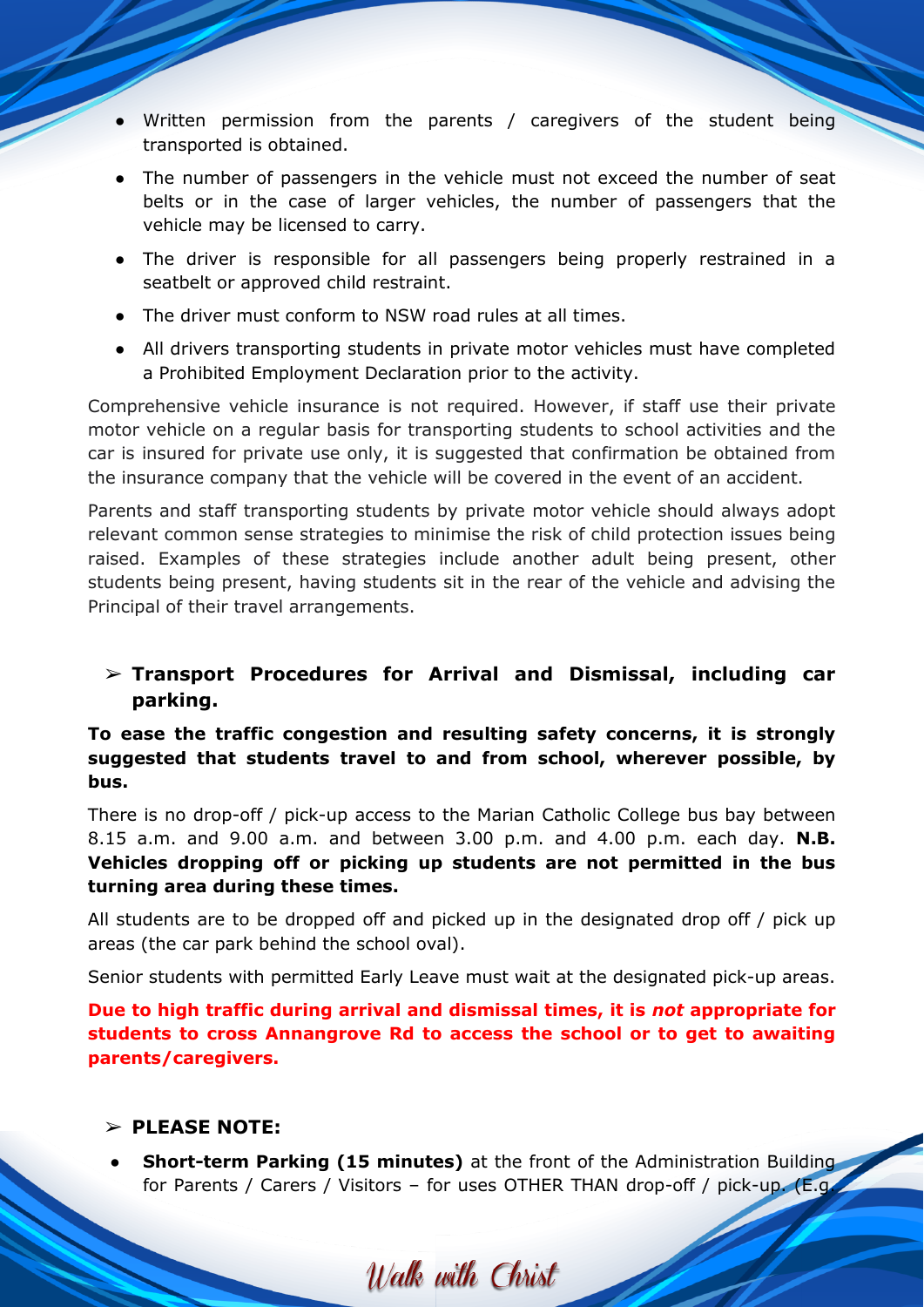appointments etc)

- **Long Term / Student Parking** in the carpark behind the school oval for the use of Parents / Carers/ Visitors and Year 12.
- **Disabled Zones** outside the Administration building: Permit holders only in designated spaces.
- **Marian Staff Car Parks** include the traffic island and car park adjacent to "A block" – reserved for Marian staff and itinerant teachers.
- **Lawns / Mulched Garden Areas / Paved Walkways**  (non-designated parking areas) – no parking at any time.
- **Enforcement**  where necessary, people will be re-directed to the appropriate zone for reasons including, but not limited to, stopping / parking / doubleparking / circling in no-access / non-designated areas and during restricted times.
- **Buses** will enter via Annangrove Road into the school site.
- **Teachers** may enter via Annangrove Road and park their vehicles in the staff car park.
- Annangrove Rd observe no stopping and no parking signs.

A high standard of conduct is expected of every student whilst travelling to and from school, as each student is an ambassador of our College. If the school is notified of any breaches of conduct, then the appropriate disciplinary action will apply as per school.

#### ➢ **Dismissal Procedures**

Walkie Talkies (WTs) are used to provide a means of communication between staff on playground duty and the Out of Bounds supervisor. Playground duty staff wear a highvisibility vest and carry a (switched-on) WT.

- ➢ **Bicycles:** Students travelling to and from school riding a bicycle must follow the requirements outlined below:
	- **1.** Students must correctly wear a Standards Australia approved bicycle helmet at all times when in control of a bicycle.
	- **2.** All RMS road rules concerning bicycles are to be followed. **Cyclists 12 years and over must not ride on the footpath** unless it is a signposted as a shared footpath, they should use the road.
	- **3.** Bicycles ridden to school must be in good, safe working order. It is the responsibility of the parent/caregiver to ensure that the bicycle is in good and safe working order and that all protective equipment as required by law is provided.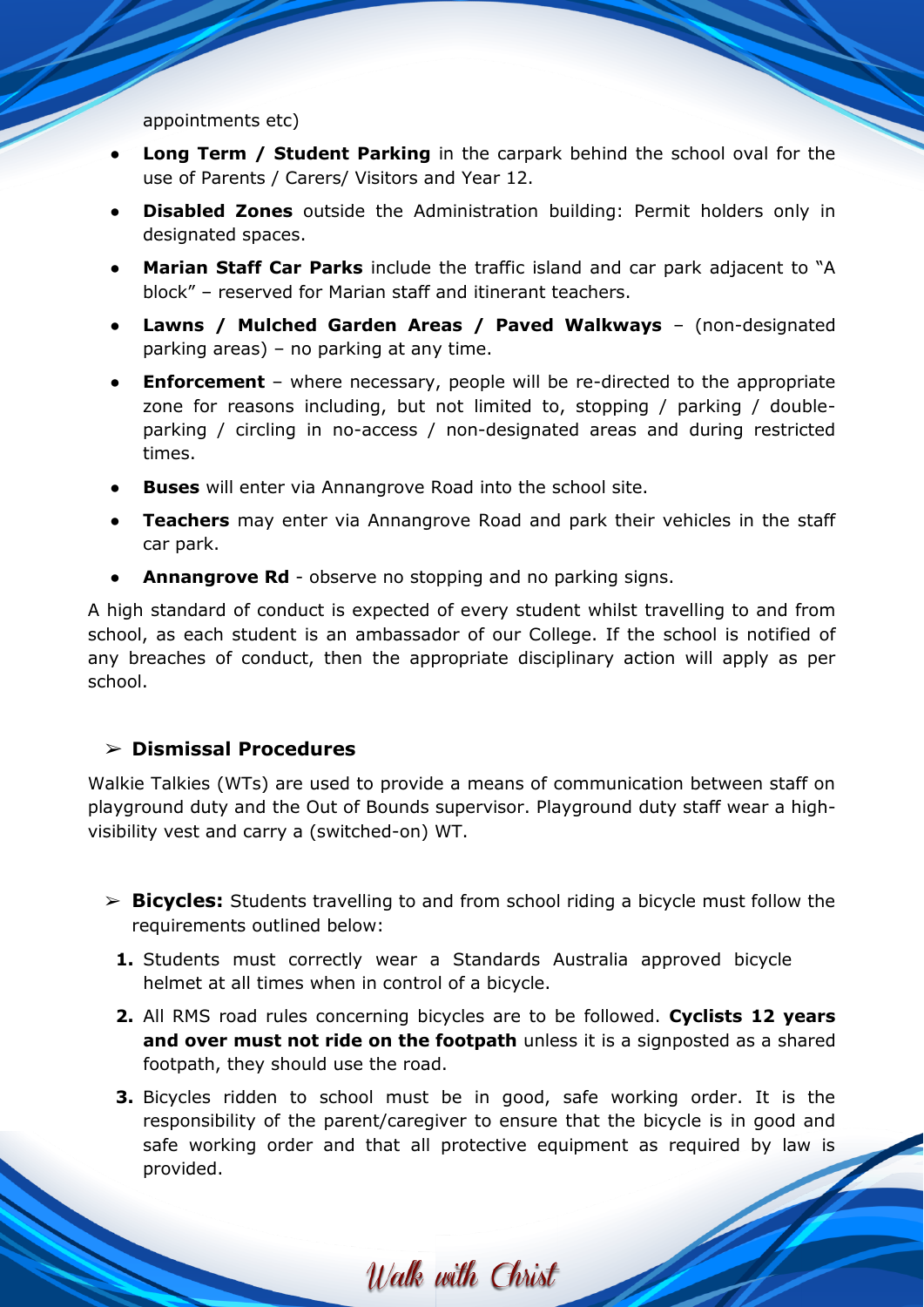- **4.** Bicycle riders are expected to use the available pedestrian entry points.
- **5.** Students are to dismount before entering the school grounds and walk their bicycles whilst on site.
- **6.** Bicycles and helmets are brought and stored on school grounds at the owner's risk.
- **7.** No riding of bicycles, scooters, roller blades or skateboards is permitted in school grounds during and after hours.

**Other wheeled devices:** Skateboards, scooters and rollerblades are not permitted at School under any circumstances, unless directed by the Principal.

#### ➢ **Student Drivers**

**Travel to and from school**: Students who are licensed drivers are free to drive to and from school. This is a matter for them, their parents / caregivers and the owner of the vehicle. The school and the Catholic Schools Office are not responsible for drivers or passengers travelling to and from school.

#### **Student Drivers Overview**

● Year 11 Students are not permitted to park their vehicles within the College premises due to the limited number of parking spaces available. Year 11 students may apply for permission to drive to school after the HSC has concluded.

#### **Year 12 Student Drivers**

Students and their parents / caregivers should read the following conditions regarding student drivers. Retain this sheet as a ready reckoner on how to proceed if Year 12 Students wish to drive to school. Permission to drive to school is a privilege, not a right, and there are strict penalties in place if students choose to ignore the conditions set out for student drivers.

All student driver conditions are based on the following:

- The College's duty of care owed to students and parents;
- The need for the College authorities to be aware of students' whereabouts whenever they are at school or engaged in any school-based activity;
- The need for parents to be aware of the driver of the vehicle in which their son or daughter is travelling whilst at school or at any school-based activity.

While the College does not encourage the use of motor vehicles by students owing to liability and the lack of parking spaces, we nevertheless realise that there are exceptional circumstances. Therefore, if the parents and College mutually agree upon the circumstances, permission may be granted for a student to drive to and from school.

Any student given permission to drive to school may only drive the vehicle nominated on the Driving Proforma to and from the College. The student must inform Student